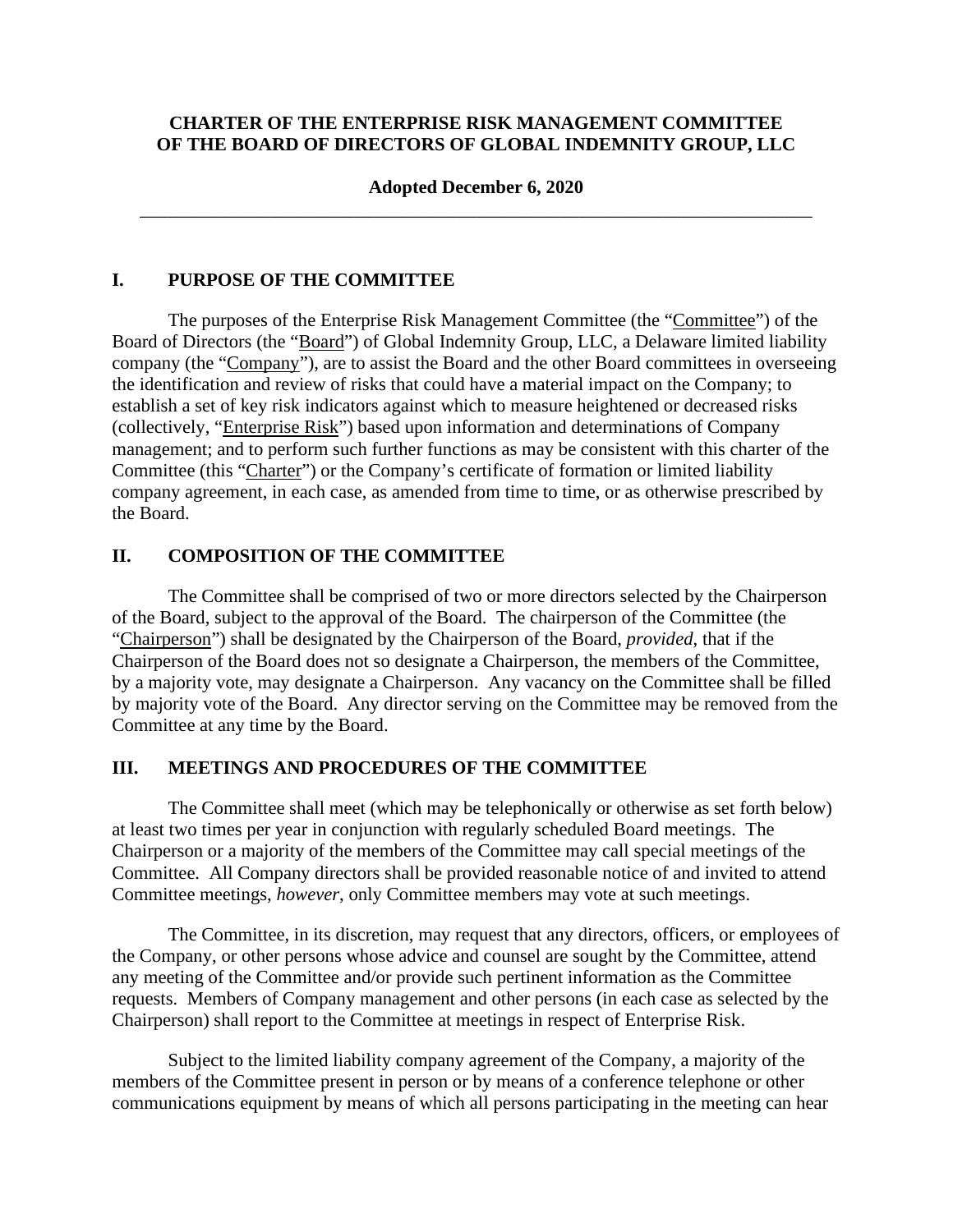each other shall constitute a quorum. If the Chairperson of the Board is a Committee member, the Chairperson of the Board must be part of the majority to constitute a quorum (the "Participation Requirement"). The Chairperson of the Board may waive, in writing, the Participation Requirement.

In the event a member of Company management becomes aware of a possible imminent occurrence of an event that could precipitate an Enterprise Risk of which the Committee had not been apprised theretofore, the Company's Chief Executive Officer ("CEO") or other senior executive of the Company selected by the CEO shall immediately notify the Chairperson of the Board as well as the Chairperson.

The Committee may form subcommittees (including ad hoc committees) for any purpose that the Committee deems appropriate and may delegate to such subcommittees such power and authority as the Committee deems appropriate; *provided*, *however*, that the Committee shall not delegate to a subcommittee any power or authority required by any law, regulation or listing standard to be exercised by the Committee as a whole.

At each regularly scheduled meeting of the Board, or at such earlier time as the Committee may determine to be appropriate, the Committee shall deliver or cause to be delivered a report to the Board that describes all of the material actions taken by the Committee since the prior report delivered to the Board. The Committee shall keep written minutes of its meetings, which minutes shall be maintained with the books and records of the Company.

The Committee shall fix its own rules of procedure, which shall be consistent with the Company's limited liability company agreement and this Charter, in each case, as amended from time to time.

# **IV. DUTIES, RESPONSIBILITIES AND AUTHORITY OF THE COMMITTEE**

The Committee shall have the following duties, responsibilities and authority:

(i) To assist the Board and the other Board committees in overseeing the identification and review of risks that could have a material impact on the Company.

(ii) To periodically report to the Board regarding material risks to the Company's capital base, liquidity (including claims paying ability), information technology (including, systems and data), operations (including loss of key personnel) and issues which might affect the Company's credit or other market ratings.

(iii) To establish a set of key risk indicators against which to measure Enterprise Risk based upon information and determinations of Company management.

(iv) To review and evaluate the Company's risk management framework and review the extent to which management has established effective Enterprise Risk management across the organization.

(v) To review and evaluate the Company's risk event reporting procedures, policies and practices.